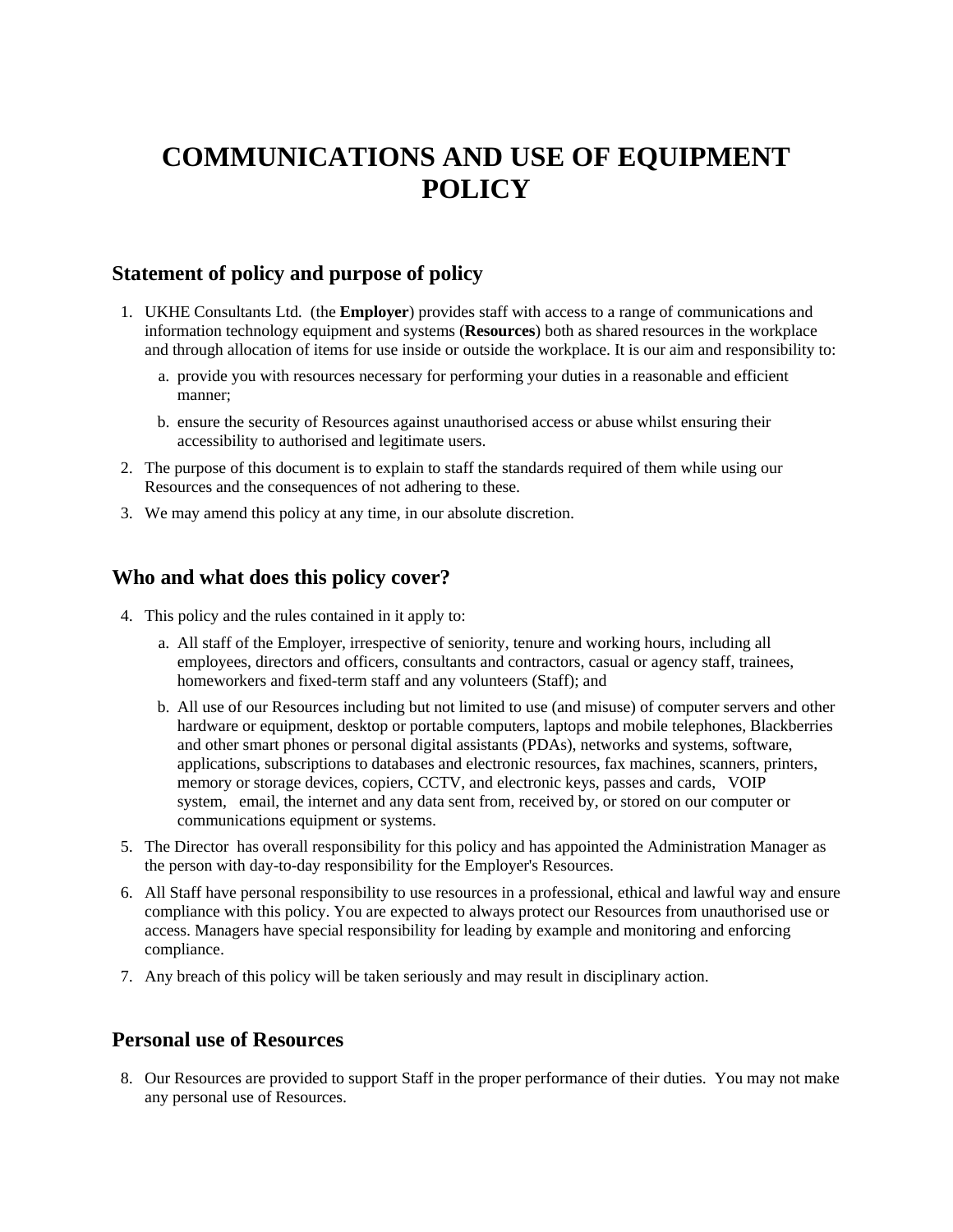# **Guidelines for PC and Laptop Use**

- 9. Each employee has responsibility for the appropriate use and day-to-day care of their office computer workstation, office laptops and any computer equipment provided for use on or off our premises.
- 10. You may not connect personal equipment or peripherals, for example, flash memory cards and sticks, mp3 players or digital cameras, to our Resources unless this has been authorised in advance by your line manager.
- 11. You will log on your computer using an individual username and password. You must not log on to any computer using someone else's name and password or otherwise use our Resources in a way that would lead us to believe that your activities are somebody else's, unless this has been approved in advance relevant consents obtained.
- 12. Do not leave your computer accessible to others when you are not at your computer. Lock your screen or logout whenever you are away from your computer for more than a few minutes.

## **Using Resources outside work**

- 13. If you are given authorisation to use any Resources away from our premises, including at home, (Remote Resources) then you must take appropriate care of the any equipment provided to use, ensure it is well-maintained and used in accordance with our rules, including this policy and with specific instructions given to you by your line manager. We may inspect Remote Resources without prior notice and, if asked, you must immediately return any equipment to us for inspection or maintenance.
- 14. Remote Resources provided to you are your responsibility. You must take reasonable steps to ensure the security of any equipment provided to you for use outside the workplace. If you are transporting equipment by car, it should be locked and left out of sight when the vehicle is unattended (e.g., in the boot of a car).
- 15. We provide equipment and other Resources for use outside the workplace in our absolute discretion and may withdraw this entitlement at any time. **You must immediately return any Resources to us if we ask you to and, in any case, when your employment ends.**

# **Email guidelines**

- 16. Email is an efficient and cost-effective means of communication, and we encourage its appropriate use for business related purposes. However, inappropriate, or negligent use of email carries significant risks.
- 17. Your communications by email, like all other modes of communication, must not breach our disciplinary or workplace rules or any other policy and procedure and must not cause us to be in breach of obligations we owe to others. See the **Misuse of Resources section** of this policy, below, for further information.
- 18. Confidentiality is a particular concern when using email. You must be careful in addressing messages to make sure that communications are not inadvertently sent to unintended recipients. In addition, although we take steps to protect data security, you should be aware that the confidentiality of data (including email messages) sent via the internet cannot be assured. You should only send commercially sensitive information belonging to or relating to us with the prior approval of your line manager if necessary.
- 19. Delivery of email cannot be guaranteed. If your email is urgent or important, check that it has arrived safely with the intended recipient.
- 20. In general, you should not: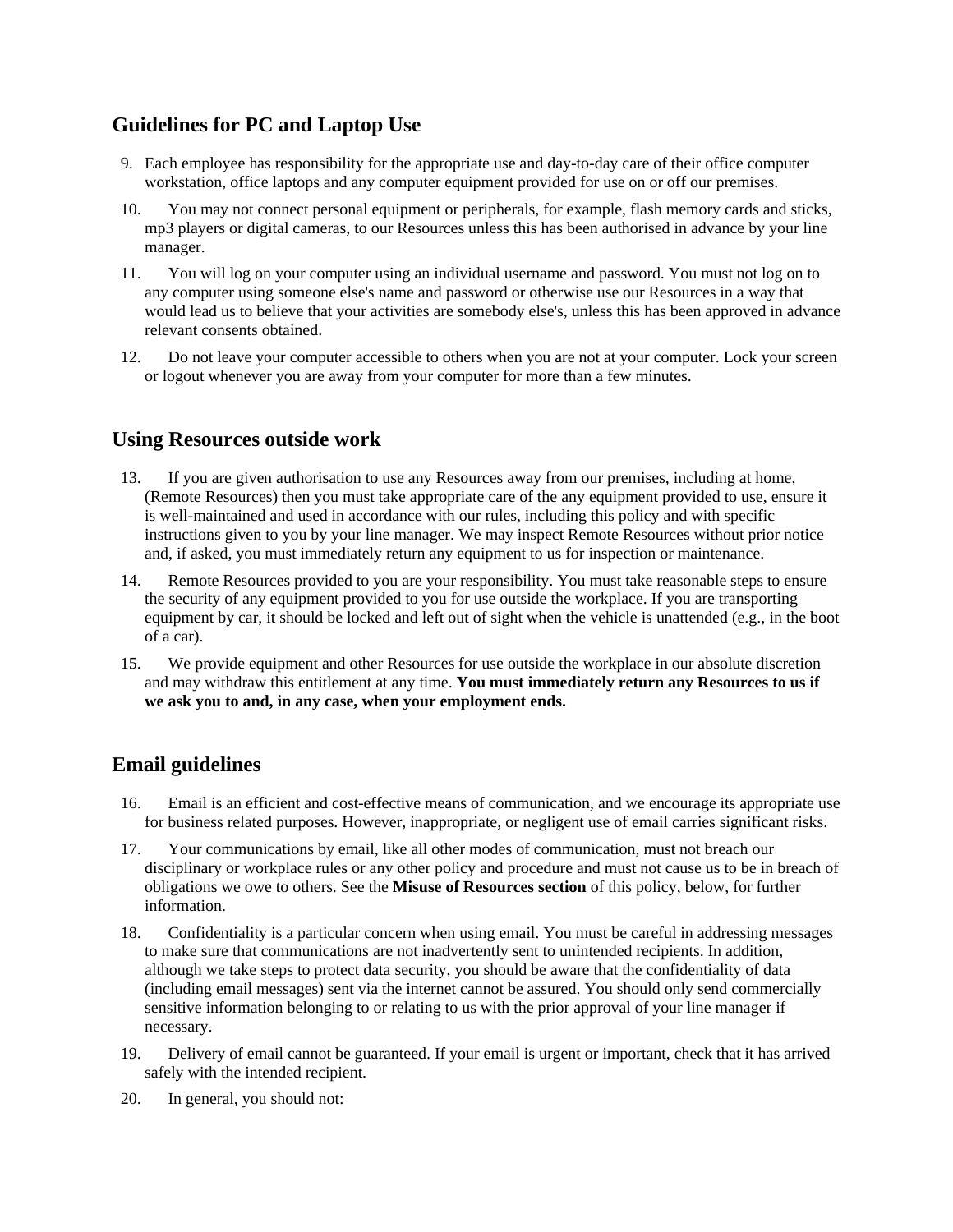- a. distribute chain mail, junk mail, jokes or gossip, trivial or unnecessary messages; or.
- b. agree to terms, enter contractual commitments, or make representations by email unless you are authorised to do so.
- 21. If you are sent an email in error, you should delete it and notify the sender. You should disclose or use any confidential information it contains.
- 22. Bear in mind that viruses may lurk in attachments or links sent by email. While we take measures to protect against viruses, do not open emails or attachments or click on links unless they are from a source that you know and trust. If you see any virus alert or notification on your computer, contact your line manager or the IT team immediately.
- 23. In using email, you should observe the standards for communication that we expect for other forms of writing, including as to style, content and choice of language.
- 24. Always consider whether there is a more suitable method of communication. For example, where there is a need to preserve confidentiality or in the case of sensitive issues, consider if a face-to-face meeting or telephonic meeting would be a better option than sending an email.
- 25. Do not use your work email address to register or sign up for online services or otherwise to communicate with any provider of goods or services, as this can increase the amount of spam email that we receive as a business.
- 26. You must comply with any guidelines that we issue concerning filing, archiving and deletion of emails.
- 27. If you are out of the office on a working day you must create an automated "out of office" message to alert correspondents to your absence and the arrangements for dealing with any urgent queries.
- 28. All emails sent using our Resources must include the following disclaimer text:

The content of this email is confidential and intended for the recipient specified in message only. It is strictly forbidden to share any part of this message with any third party, without a written consent of the sender. If you received this message by mistake, please reply to this message and follow with its *deletion, so that we can ensure such a mistake does not occur in the future.*

*Please do not print this email unless it is necessary. Every unprinted email helps the environment.*

UKHE Consultants Ltd puts the security of the client at a high priority. Therefore, we have put efforts *into ensuring that the message is error and virus-free. Unfortunately, full security of the email cannot be ensured as, despite our efforts, the data included in emails could be infected, intercepted, or corrupted. Therefore, the recipient should check the email for threats with proper software, as the sender does not accept liability for any damage inflicted by viewing the content of this email.*

## **Guidelines for Internet Use**

- 29. When using the internet, remember that each website that you visit can detect information about you, including our identity as an organization and, potentially, your identity and who you are, and whom you represent. The information that you input on a website may be accessed by third parties, anywhere in the world. Accordingly, judgement and discretion should be used in determining the websites that you choose to access and your activities on that site.
- 30. You must read and comply with the terms and conditions of any website that you access using our Resources.
- 31. You must not: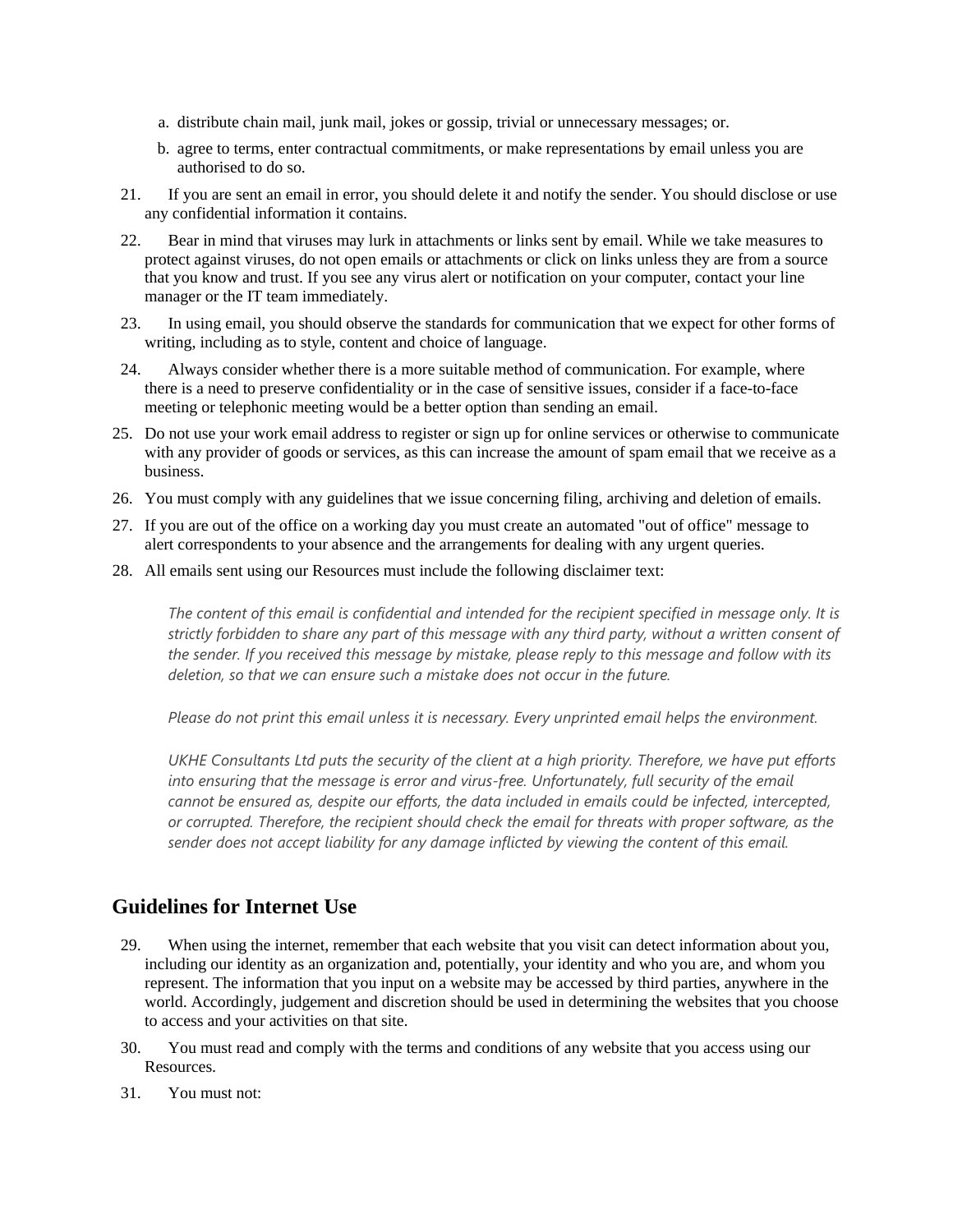- a. disable, alter settings on or interfere in any way with any measures implemented by us to ensure the security of Resources and/or avoid computer viruses in connection with internet use, including our firewall arrangements.
- b. visit any gambling, gaming, adult, or other inappropriate website, including any website that is offensive, insulting, discriminatory or obscene or is likely to damage your reputation or our reputation.
- c. use illegal file sharing websites.
- d. download any program, data, game, or other material from the internet except with the prior approval of your line manager, because of the prevalence of viruses on the internet.

#### **Guidelines for Software Use**

- 32. Most of the software and applications we use are licensed from third parties and our use is subject to terms and conditions. You must always comply with the terms of any software license we hold. You must not copy, download, or install any software or application except with the prior approval of your line manager.
- 33. If any computer, phone, Blackberry, or other hardware we have provided to you prompts you to update or renew any software or application licensed to us, then you must do so promptly, unless we have told you not to.
- 34. Only software or applications provided or authorized by the company may be installed on our Resources including but not limited to on your desk computer or laptop and any Remote Resources. You may not install other computer games, internet files, software, applications, or other programmes on our Resources.

## **Monitoring of use of our Resources**

- 35. We may monitor and intercept your use of our Resources, including your internet use and communications sent to you or received by you, by phone, email (including associated files or attachments), fax or any other means, involving our Resources for several relevant business reasons, including but not limited to:
	- a. ensuring compliance with the terms of this policy;
	- b. training and monitoring standards of service;
	- c. ensuring compliance with regulatory practices or procedures imposed or recommended by any regulatory body relevant to our business;
	- d. ascertaining whether internal or external communications are relevant to our business;
	- e. preventing, investigating or detecting unauthorised use of our IT systems or criminal activities;
	- f. maintaining the effective operation of our Resources in particular, all emails received by the Employer are automatically scanned for viruses;
	- g. establishing the existence of facts.
- 36. Since you are not permitted to use our Resources for personal use, you should not have any expectation of privacy in respect of your use of our Resources, including with regards to communications sent to you or received by you, by phone, email (including associated files or attachments), fax or any other means.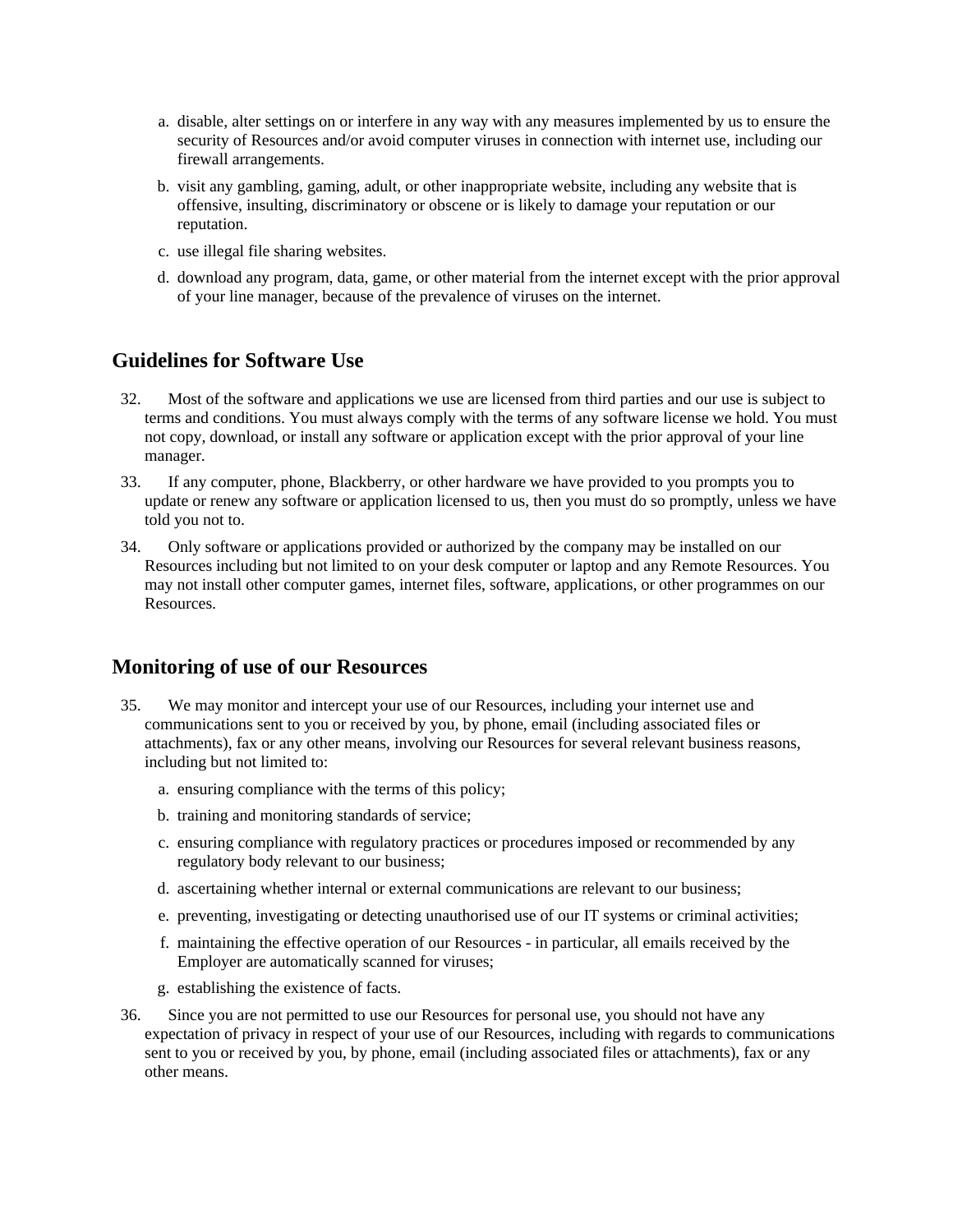- 37. Certain authorised employees involved in administering our Resources may necessarily have access to the contents of email messages in the course of their duties. Any knowledge thus obtained should not be communicated to others, unless necessary for legitimate business reasons.
- 38. We may also take any action in administering email or other communications that is reasonably necessary to preserve the integrity or functionality of our Resources including as part of a firewall or spam or virus protection arrangements. This could include the deletion or non-transmission of any emails or communications (including any personal communications).

# **Data Protection**

- 39. Monitoring of our Resources use will be conducted in accordance with an impact assessment that we've carried out to ensure that monitoring is necessary and proportionate. Monitoring our Resources is in our legitimate interests and ensures this policy is being complied with. For the purposes of the law on data protection, the Employer is a data controller of the personal information in connection with your employment. This means that we determine the purposes for which, and the manner in which your personal information is processed. The person responsible for data protection compliance is our Data Protection Officer.
- 40. Monitoring will normally be carried out by our Director.
- 41. Information obtained through monitoring may be shared internally, including with members of the HR team, your line manager, managers in the business area in which you work and IT staff, if access to the information is necessary for performance of their roles. Information is only shared internally if we have reasonable grounds to believe that there has been a breach of this policy. We will not share information gathered from monitoring with third parties, unless we have a duty to report matters to a regulatory authority or law enforcement agency.
- 42. You have several rights in relation to your personal information, including the right to make a subject access request and the right to have your information rectified or erased in some circumstances. You can find out more about these rights and how to access them in our Data protection policy. If you believe that we have not complied with your data protection rights, you can complain to the Information Commissioner. UKHE Consultants Ltd is registered with the ICO.

# **Password policy**

- 43. Appropriate passwords are vital to maintaining the security of our Resources.
- 44. In general, to access certain Resources such as computers, mobile phones or other devices or certain information sources or accounts, it will be necessary to enter a password or personal identification code. Passwords should be kept private and are the direct responsibility of the person to whom the account or device is allocated. Where access to any device or equipment that we provide to you can be secured by a password or code, you must use that facility.

# **Password standards**

- 45. Passwords used on our Resources should adhere to the following standards, where permitted by the device or account in question:
	- a. they must contain at least characters in total and at least one of each of the following:
		- i. uppercase character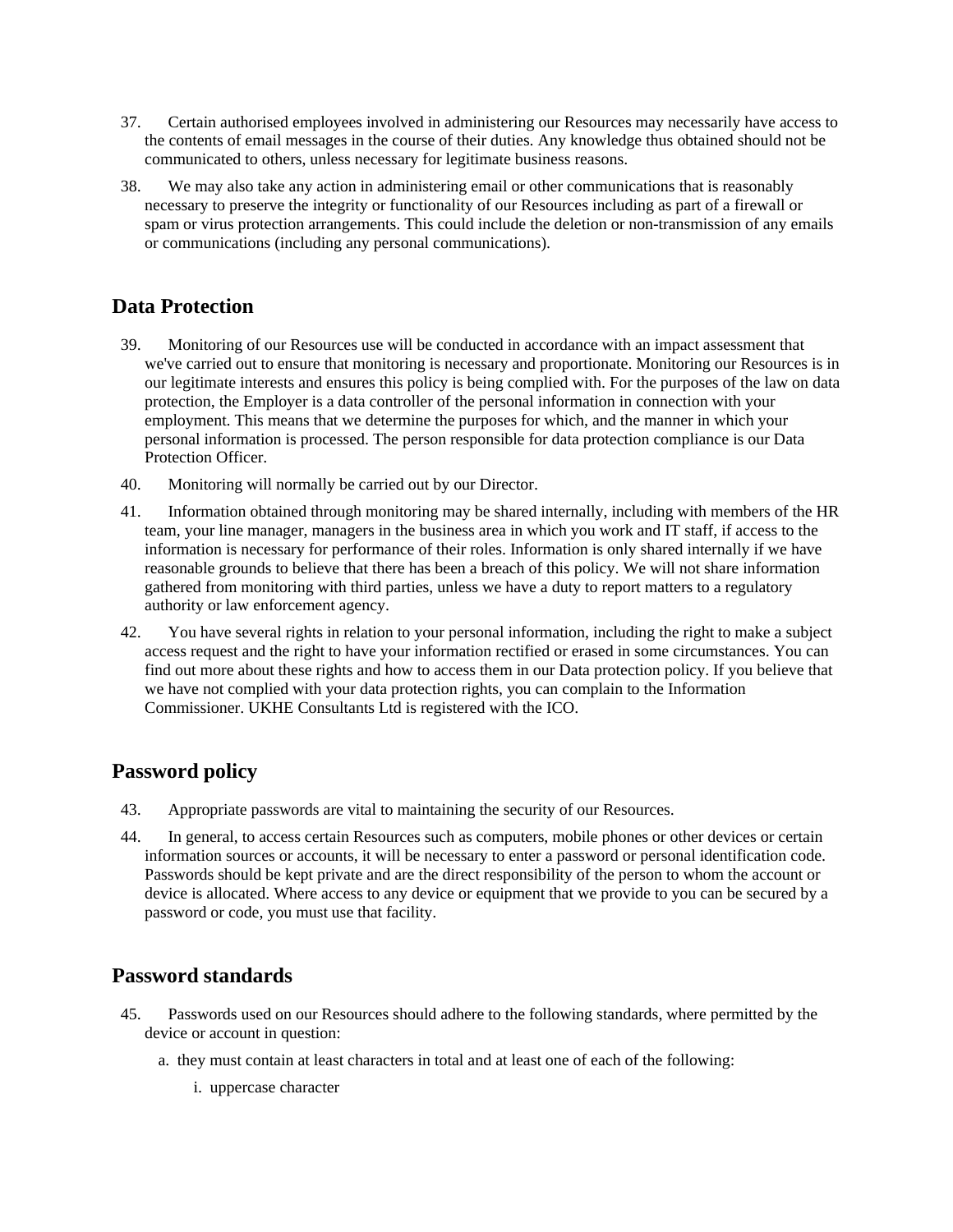- ii. lowercase character
- iii. symbol
- iv. numeric character
- b. they should not be a dictionary word in any language, slang, dialect, jargon, etc.
- c. they should not be based on readily available information about you like your date of birth, spouse's or child's name, telephone numbers or address.
- d. they should not be the same as or contain your name or username.
- e. you must not use the same password on our Resources as you do for your personal accounts or devices.
- f. they must differ materially from previous passwords.

## **Password security**

- 46. You are personally responsible for maintaining the security of your passwords used on our Resources. You must not disclose your password to anyone else, inside or outside the Employer, except as directed by your line manager. You may not keep a written record of your passwords anywhere on our premises or any device unless it has been encrypted.
- 47. You must not attempt to access any restricted area of our Resources or to guess or determine the password of any other user.
- 48. You must change your main computer log in password when prompted to do so either automatically or by your line manager.
- 49. If you become aware or suspect that your password has become known to another person then you must immediately change it and notify your line manager of the situation.
- 50. On termination of your employment, however arising, or if requested to do so by your line manager, you must provide details of all passwords used on our Resources to the company prior to your leaving.

## **Misuse of Resources**

- 51. The same principles apply to your use of Resources for communication including through email, telephone and the internet as apply to any means of communication, and you must not use these for any purpose or in any way which could be subject to disciplinary or legal action in any other context. You must not use our Resources in any way that:
	- a. breaches obligations of confidentiality which you owe to us or to any third party or which causes us to breach duties of confidence which we owe to any third party.
	- b. breaches the rights of any other Staff member to privacy, data protection and confidentiality or which amounts to bullying or harassment;
	- c. is offensive, insulting, immoral, discriminatory, obscene, pornographic or sexually explicit;
	- d. poses a threat to our confidential information and intellectual property;
	- e. infringes the intellectual property rights of any other person or entity;
	- f. defames or disparages us or our associated companies or to any party with whom we have a business relationship, such as suppliers or customers;